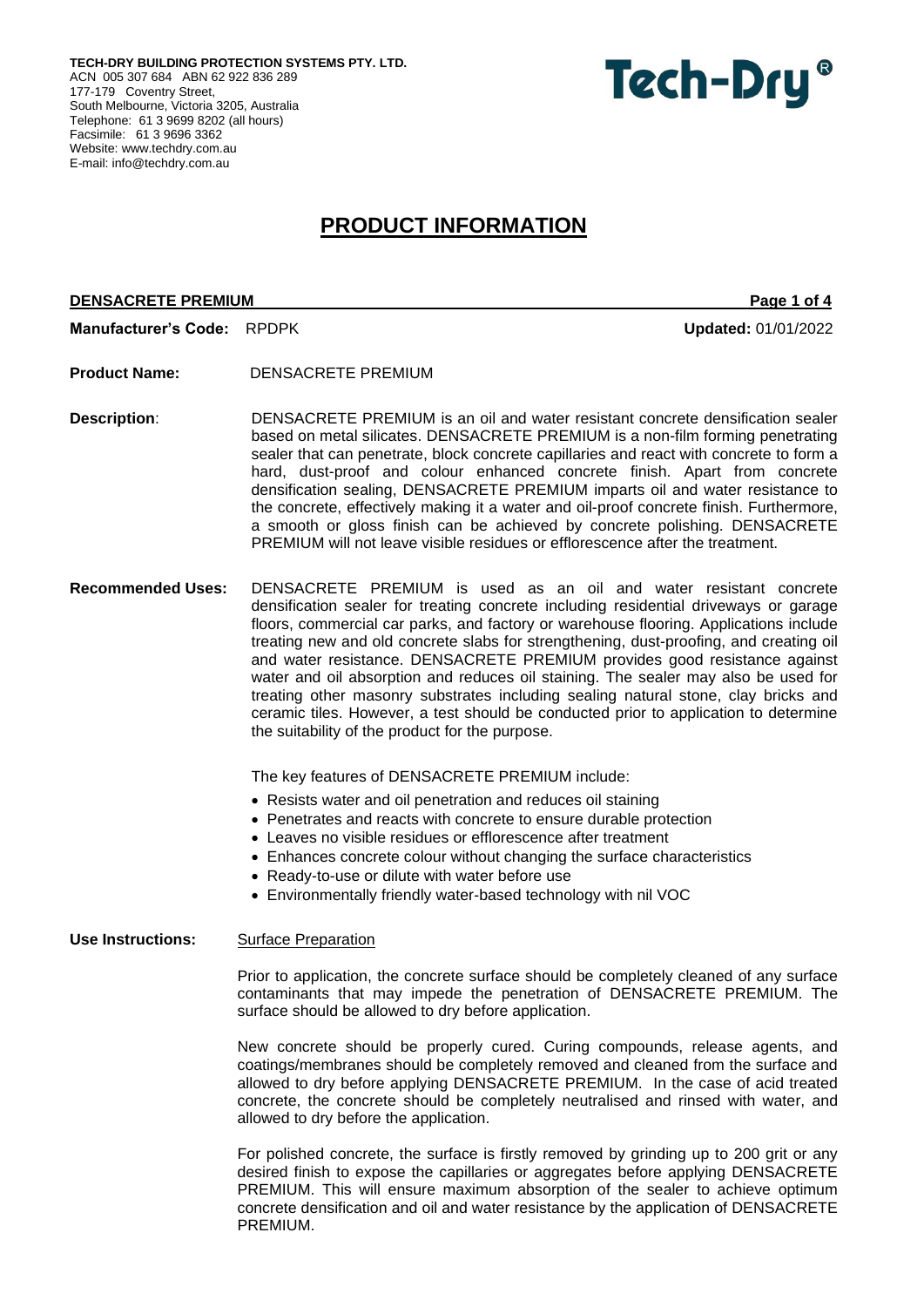#### Application

DENSACRETE PREMIUM should be mixed well before use. The sealer may be applied with a low pressure hand sprayer, brush or broom. The product should be evenly flooded onto the surface. Pooling should be avoided. In order to achieve maximum absorption, ensure the sealer is present on the surface as a mirror-like wet film for up to 30 minutes. If the first coat is quickly absorbed by the surface, the second coat is applied immediately while the surface is still wet (wet-on-wet method). For porous and permeable concrete, this wet-on-wet application may be repeated until the surface is saturated with no further absorption of the sealer being achieved. Remove excess sealer from the surface if it hasn't been absorbed by the surface within 30 minutes. Any excess sealer on the surface may dry to unwanted residues that may become difficult to remove after the product is cured.

It may help to achieve better penetration by pre-diluting the sealer at 1:1 with clean water before use. However, this may mean that more wet-on-wet applications are required to achieve the desired result.

A final application is required after the previous application has been cured for 24 hours. It is recommended that no further polishing is undertaken after the final application. Polishing or buffering at this stage may reduce the oil and water resistant effect imparted by DENSACRETE PREMIUM. Further application of DENSACRETE PREMIUM may be applied if advanced oil and water resistance is required for the treated concrete.

If an alternative desired polished concrete finish is required, then other TECH-DRY oil and water repellent sealers may be applied as a finish sealer after the final polish. Please contact Tech-Dry on (03) 9699 8202 for further information.

## Consumption Rate

The application rate of DENSACRETE PREMIUM varies depending on the porosity of concrete. Dense or new concrete will have a low absorption rate, whereas porous and permeable or old concrete will absorb more sealer. The consumption rate varies from 5 - 20/m<sup>2</sup> per litre per coat or could be out of this range significantly.

#### After application and curing

Curing starts immediately after application. But it may take 24 hours or more to achieve better curing. Avoid heavy traffic for up to 24 hours. The optimum densification and oil and water-resistance is expected after 7 days of curing or more.

**Performance Test:** The performance of oil and water resistance of DENSACRETE PREMIUM is evaluated by a capillary water absorption and oil staining test on a polished concrete. The concrete is pre-polished with 50 grit metal pad and then treated with DENSACRETE PREMIUM by the method described in the above use instructions.

> **The capillary water absorption** results are shown in Figure 1. The results clearly indicate that the capillary water absorption of the concrete treated with DENSACRETE PREMIUM is significantly reduced compared to that of the untreated sample.



 *Figure 1. Capillary water absorptions of the treated concrete & the control*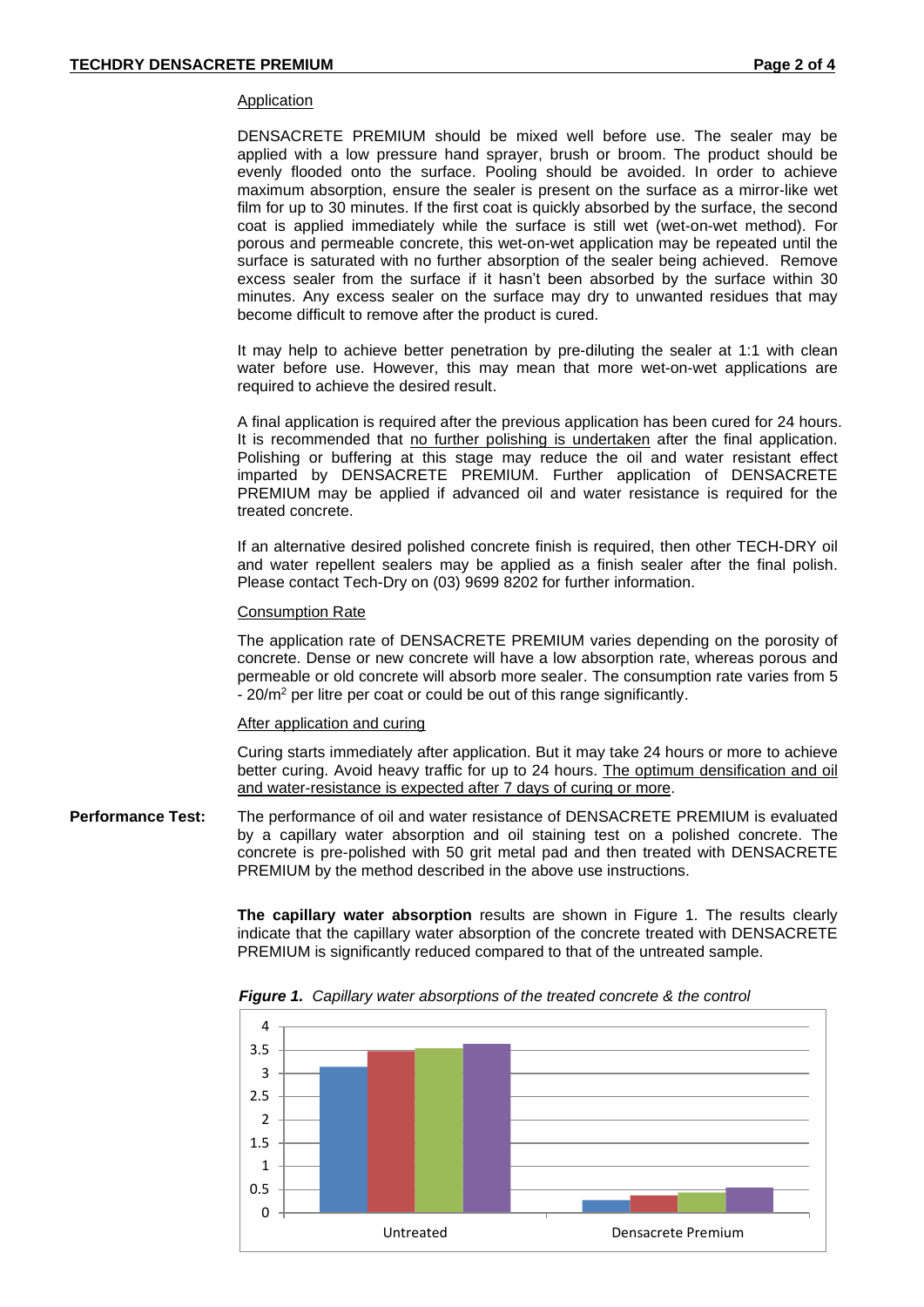**The oil resistance** performance is shown in the following oil staining test results. Olive oil, engine oil, and used engine oil are placed as oil droplets on to both treated and untreated concrete surfaces. The surfaces are then periodically checked for oil beading effect (indicating oil repellency, oil penetration and oil absorption); and oil staining status after the oils are removed from the surfaces at intervals of 2 hours, 6 hours and 24 hours during the 24 hour oil staining test. The results indicate that the surfaces treated with DENSACRETE PREMIUM show excellent resistance to oil penetration/absorption and significant resistance to oil staining compared to those of the control substrates.



 *Figure 2. Oil beading effect at the start of the 24 hour oil staining test Oil droplets: from top to bottom is olive oil, engine oil & used engine oil. Substrates: left, polished finish showing aggregates; right, polished finish without showing aggregates. Surfaces: left part is treated with DENSACRETE PREMIUM; right part is untreated as control.*



 *Figure 3. Oil beading effect and staining status at 2 hours during the 24 hour oil staining test Treated parts show no oil stains whereas the control parts show significant oil absorption and staining.*



 *Figure 4. Oil beading effect and staining status at 6 hours during the 24 hour oil staining test Both treated parts show no or very light oil stains compared to that of the heavy oil stains on the controls*